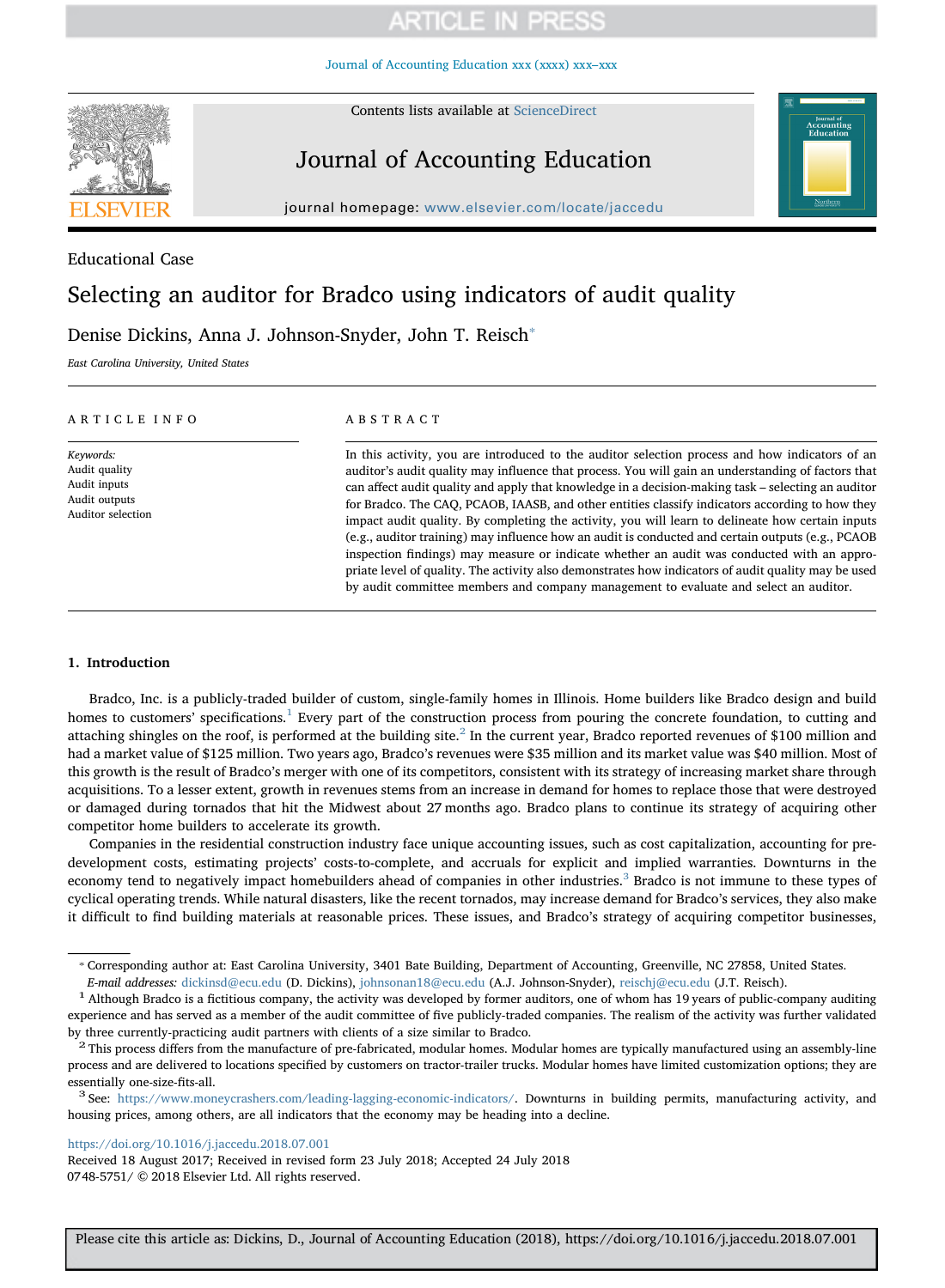complicate its operations and may have an impact on the quality of its financial statements.

The Securities Exchange Act of 1934 requires financial statements of publicly-traded companies (also known as issuers), like Bradco, be audited annually by an independent auditor registered with the Public Company Accounting Oversight Board (PCAOB). Bradco's long-time auditor, a small public accounting firm with an audit staff of ten CPAs, recently ceased business due to the owner's retirement. As a result, a new auditor must be hired to conduct Bradco's annual audit. As required by the Sarbanes-Oxley Act of 2002 (SOX), engaging an external auditor is the responsibility of Bradco's audit committee, but input from management is not prohibited. Beyond being registered with the PCAOB, the audit committee has established several criteria for engaging the new auditor. The criteria are:

- 1. Experience in auditing companies similar in size to Bradco,
- 2. Experience in auditing companies in the same or a similar industry as Bradco,
- 3. Responsiveness to the audit committee,
- 4. Ability to work well with the management team, and
- 5. Ability to perform a high-quality audit.

The decision of which auditor to engage has been narrowed down to two auditors, Firm A and Firm B. The audit committee has determined that both firms meet the above criteria 1 through 4. The audit committee must now decide between Firm A and Firm B by assessing each firm for criteria 5, the ability to perform a high-quality audit.

#### 2. The importance of audit quality

Audit quality can be defined many ways including, but not limited to, the auditor's ability to discover and report misstatements, meet legal and professional requirements, and/or meet the needs of investors. Although defining and measuring audit quality may be difficult, the need for high quality audits is universally acknowledged. High quality audits enhance investor confidence and thereby contribute to efficient financial markets.

Attempts have been made to better define and understand audit quality by devising various categorizations. For example, audit quality has been categorized into supply-side and demand-side factors ([Reisch, 2000\)](#page-12-0). Supply-side factors examine quality from the auditor's perspective, primarily the auditor's ability to conduct a high-quality audit (e.g., one would normally expect higher quality audits when the auditor has more technical knowledge of a client's industry). Demand-side factors focus on attributes of the audit client and users of the audit report (e.g., regulators may demand higher quality audits by expanding audit testing, as was the case when SOX began to require auditors report on the effectiveness of issuers' system of internal control over financial reporting).

A more common typology that has been used by the PCAOB and the International Auditing and Assurance Standards Board (IAASB) examines audit quality in terms inputs, processes, and outputs ([IAASB, 2014; PCAOB, 2013](#page-12-1)). Inputs are associated with auditor and auditor attributes that impact an audit engagement, such as the average experience level of staff and industry specialization of the auditor. Processes involve the implementation of audit inputs by the engagement team requiring decisions about planning, collecting, and evaluating audit evidence [\(ASC, 2016](#page-12-2)). Outputs include reports and other information that are generated as the result of an audit. In this activity, we focus our discussion on the more tractable indicators of audit quality, inputs and outputs.

An auditor's competence and independence are inputs to the auditing process and are potential indicators of the auditor's ability to perform a high-quality audit. For example, an auditor who has both passed the CPA exam and received specialized training in auditing information systems controls would generally be expected to generate higher quality audit work than an auditor that has attempted but failed the auditing section of the CPA exam and has received no specialized audit training. Relatedly, the fewer financial and familial ties an auditor has to an audit client, the greater is his or her independence. Shareholders typically rely on audit committees to monitor these types of indicators of audit quality, but even audit committee members may be unable to reliably determine the competence and independence of audit engagement team members. More easily observed and evaluated as indicators of audit quality are the outputs of an audit.

The most common output used to evaluate audit quality is the auditor's opinion. Although alternative explanations are possible, if an auditor issues an unqualified opinion on financial statements that are subsequently found to be materially misstated, the quality of the audit is questionable. The challenge with using outputs to measure audit quality is they may not be timely, reliable indicators. Several years may pass before a material misstatement is discovered, or a material misstatement may never be discovered. Further, the absence of a restatement does not necessarily mean the audit was of high quality. An alternative explanation might be that the company's financial management is highly skilled and prepares financial statements that have no material errors. In this case, an auditor may issue the "correct" audit opinion, even if he or she performs a low-quality audit. Thus, context is important in assessing audit quality.

Contextual, or environmental, factors can affect financial reporting and audit quality. Contextual factors include accounting rule changes, the state of the general economy, and the industry in which a company operates. For example, companies that develop software are generally riskier than those that manufacture furniture. The speed of technological change impacts both companies, but it typically impacts software developers more quickly than manufacturers of durable goods. Additionally, certain industries have specialized accounting issues (e.g., software developers, utilities, insurance companies) that must be adequately assessed by auditors. Context impacts the risk that a company's financial statements may be materially misstated (i.e., the risk of material misstatement – RMM). For example, newly-implemented financial reporting systems increase the risk that transactions may be reported incorrectly. Software bugs must be worked out, and employees must be trained to use new systems.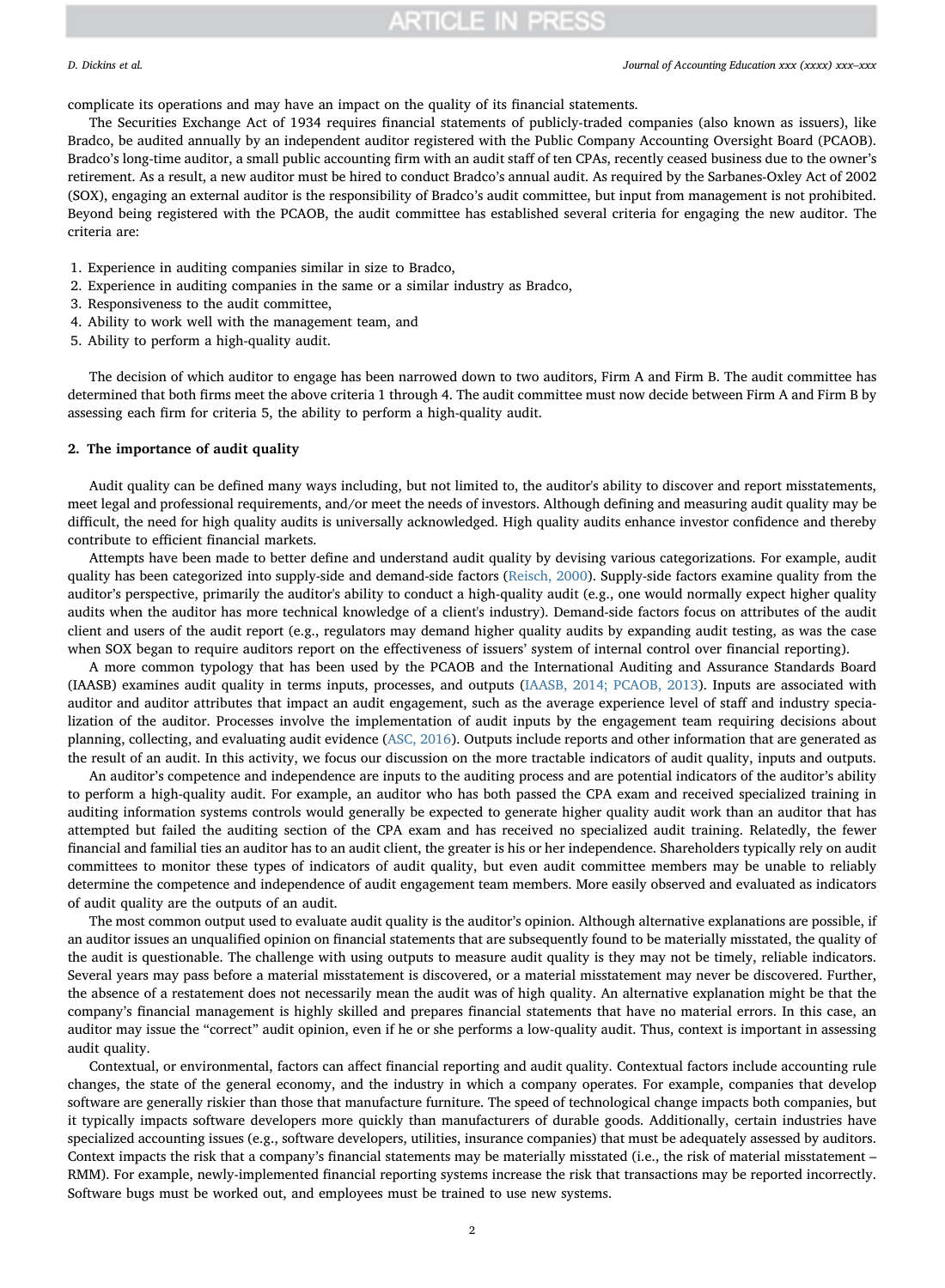The regulatory environment in which a company operates is also a contextual factor. Publicly-traded companies must comply with rules and regulations of the Securities Exchange Commission (SEC). Companies operating in certain industries must also comply with additional governmental regulations. For example, financial services companies (e.g., banks) are subject to regulation and inspection by entities such as the Federal Deposit Insurance Corporation (FDIC) and the Office of the Comptroller of the Currency (OCC). Regulation may decrease the likelihood that material financial statement errors will occur and go undetected.

Auditors that perform audits of issuers are required to comply with rules of the PCAOB.<sup>[4](#page-2-0)</sup> The PCAOB develops standards and periodically inspects auditors for compliance with those standards. During its inspections, if the PCAOB identifies what it believes to be a violation of current auditing standards, ethics and independence rules, or quality control standards (all available at: pcaobus.org/standards/), the result is included in an inspection report as a "finding." PCAOB inspections differ from other auditor quality review programs (e.g., Peer Reviews of the American Institute of Certified Public Accountants) in an important way – inspection results are publicly available.

A firm's audit quality may be perceived as low if its PCAOB inspection reports include a high number of findings or an increasing trend in findings. However, some findings are more problematic than others. While all findings may be technical violations of the auditing standards, some are violations of Auditing Standard No. 3, Audit Documentation, an indication that the auditor may not have sufficiently documented his or her high-quality audit work. On the other hand, some findings require that a company's financial statements be restated and/or the auditor's report be reissued. The consequences of these types of findings are clearly more severe for an auditor's clients. Some findings may also result in the PCAOB disciplining an auditor. Such disciplinary (or enforcement) actions may include monetary penalties or prohibiting the auditor from performing audits of issuers, among other things. Research shows that fewer than two percent of findings lead to restated financial statements ([Boland, Brown, & Dickins, 2016](#page-12-3)).

Audits chosen for inspection are not randomly selected. The PCAOB currently targets for inspection issuer-audits believed to have the highest risk [\(Keyser, 2015; PCAOB, 2012](#page-12-4)), so if one auditor has a greater percentage of clients in a high-risk industry or a greater number of clients have high risk audit areas, then the number of inspection findings between firms may not be comparable. Also, if an auditor's inspection report has no findings, there are at least two possible interpretations: the auditor provides high-quality audits or the auditor's portfolio of issuers are in low-risk industries and/or engage in less complex transactions. This example shows that indicators of audit quality have inherent limitations and must not only be assessed quantitatively, but also qualitatively due to the unique circumstances, or contexts, surrounding each audit client.

#### 3. Selecting an auditor for Bradco

While audit committee members and managers generally have similar goals in terms of audit quality, they also have competing pressures that may impact their decisions about which auditor to engage. As members of the board of directors, audit committee members are elected by shareholders to represent their interests. Shareholders need confidence that the financial information produced by Bradco is not materially misstated. Auditors assist the audit committee in monitoring the quality of the financial statements produced by management. The audit committee views the retirement of the former auditor as an opportunity to potentially improve the quality of Bradco's audit.

A company's board of directors is responsible for hiring a Chief Executive Officer (CEO) capable of successfully operating the company. The CEO, in turn, employs accounting managers and other accounting personnel (e.g., Chief Financial Officer, controller, general ledger clerks, accounts payable supervisors, credit managers) he or she believes are competent and able to produce financial statements that are free of material misstatement. If managers believe the financial statements they prepare are error-free, they may consider audits a "necessary evil," conducted only to satisfy regulators. In other words, the quality of the auditor may not be as important to management as it is to the audit committee. In addition, audits are costly. Last year Bradco paid its auditor \$350,000 to perform audit services, based on approximately 1750 audit-hours. This year the average audit fee of other companies of Bradco's size is \$500,000. Bradco's managers have an incentive bonus structure that is dependent on increasing net income each year. Management incentives such as these (a context factor) may influence the quality of Bradco's financial statements.

### 3.1. Your role

The decision of which auditor to engage will be based on an evaluation made by Bradco's audit committee, taking into consideration the recommendation of the financial management team. You will be instructed to assume the role of either an audit committee member (as explained in [Appendix A](#page-10-0)) or a member of the financial management team (e.g., chief financial officer, vicepresident of finance, treasurer, or controller, as explained in [Appendix B](#page-11-0)). To encourage an interesting discussion, you should only read the information provided for the role you are assigned.

After familiarizing yourself with your assigned role, you should review the information provided by both auditors competing for

<span id="page-2-0"></span><sup>4</sup> Auditors of the financial statements of U.S. privately-held companies must adhere to rules of the AICPA's Auditing Standards Board but are not required to register with the PCAOB. Unlike auditors of issuers, auditors of privately-held companies are not required to, among other things, report on internal control over financial reporting, be engaged by audit committees, or rotate engagement partners at least every five years. The rotation requirement may make it difficult for smaller-sized auditors to comply with PCAOB rules ([Daugherty, Dickins, Hat](#page-12-5)field & Higgs, 2012). In addition, although the PCAOB's auditor inspection process is similar to the AICPA's peer review process, the results of PCAOB inspections are publiclyavailable. As the quality of audits and auditors of issuers are more restrictive and transparent, the activity employs a U.S. issuer example.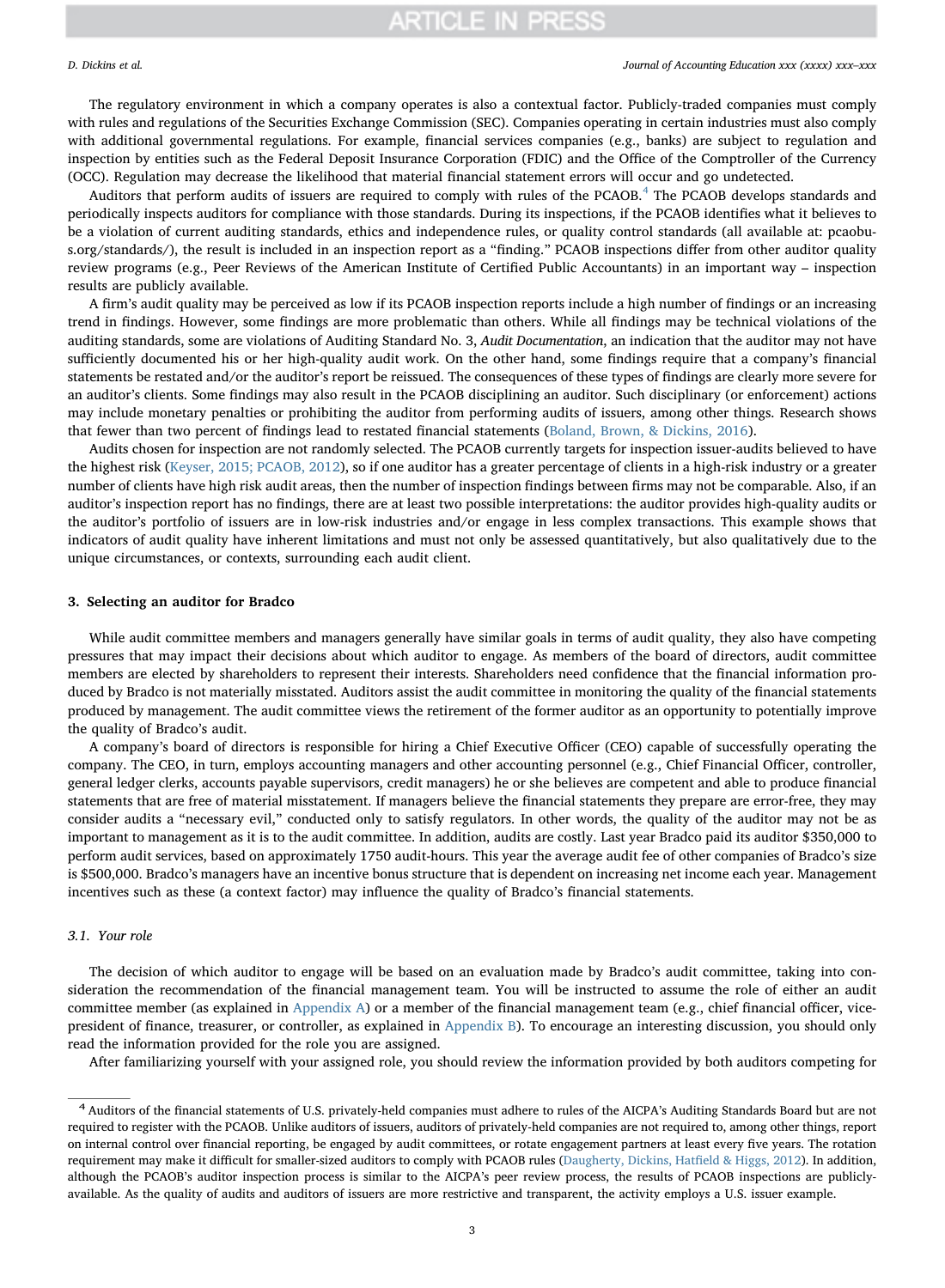#### D. Dickins et al. *Journal of Accounting Education xxx (xxxx) xxx–xxx*

the audit of Bradco (see Section [3.2](#page-3-0)). You will then evaluate each firm based on the following ten indicators of audit quality. While there are other indicators of audit quality, the following ten indicators were selected by Bradco's audit committee to help determine which auditor will be engaged. For each indicator, you are to determine its impact on audit quality. The indicators are:

- 1. Workloads of audit personnel,
- 2. Industry expertise of audit personnel assigned to the engagement,
- 3. Turnover of audit personnel,
- 4. Expected allocation of audit engagement hours between preliminary (client acceptance, planning, and tests of controls) and final (substantive tests, reporting, and wrap-up) phases of the audit,
- 5. Results of employee satisfaction surveys of auditor personnel,
- 6. Audit partner compensation,
- 7. Results of the auditor's client satisfaction surveys,
- 8. PCAOB inspection results of the auditor,
- 9. Frequency of financial statement restatements for errors, and
- 10. Trends in litigation against the auditor.

### <span id="page-3-0"></span>3.2. About the auditors

To facilitate your evaluation, the audit committee also prepared a list of questions which were submitted to both auditors. The responses provided by Firm A and Firm B are as follows.

#### 3.2.1. Description of firm A

Firm A is a full-service accounting firm licensed in Illinois with one office in Chicago. The firm just celebrated its 25th year in business and is committed to providing cost-effective services and high-quality audits. Some general information was obtained by viewing the firm's website and most recent PCAOB inspection report. Firm A has 75 issuer-audits which together represent 65 percent of the firm's clients. The only non-audit service provided to issuer-clients is tax return preparation. The firm and its personnel have received no enforcement actions or other penalties. Overall, 121 auditors are employed, of which 12 are audit partners. A recent newspaper article stated that Jamie Regent was promoted to Senior Manager (one of 12 senior managers) and Teresa Fosting, a recent graduate, was hired as a staff auditor (one of 32 first- or second-year staff).

A reading of Firm A's most recent PCAOB inspection report reveals that of the firm's 75 issuer-audits, 10 were inspected. These audits had a total of two findings. Specifically, the firm was criticized for failing to: (1) appropriately address a departure from GAAP that resulted in a material misstatement and a restatement of the audited financial statements of one issuer, and (2) for relying on information received from a client-hired specialist for assumptions related to goodwill impairment, rather than engaging an independent specialist.

## 3.2.2. Information requested from and provided by firm A

To the Audit Committee of Bradco Inc.:

We appreciate your interest in obtaining audit services with our firm. The following information is being provided in response to your inquiries.

#### Q1. What is the average number of hours that your audit personnel work each week?

All employees work an average of 45 h each week, which does not include travel time. Some upper-level audit staff may work slightly more hours during the busy season (i.e., January through April); however, they are given a reduced load from June to August as well as generous personal leave to offset the slight increase during the busy season.

### Q2. What is the relevant industry experience of personnel that will be assigned to our audit?

We have two audit teams that have previously conducted audits on clients in the modular home manufacturing industry, which we believe is similar to the single-family home construction industry. Should we be hired, the audit team that will be assigned to conduct the audit of Bradco will be led by Audit Partner, Jane Darrwell. Jane has been with our firm for five years. Her name may sound familiar because she was CFO of the largest modular home manufacturing company in the mid-west, Mills Co., for five years. Prior to this, Jane was a senior audit manager with another auditor in Illinois where she worked for 12 years. During her last two years at Mills Co., she worked closely with Shirley Millson, who was once an internal auditor with Bradco. Shirley, an audit senior, has been with our firm for two years. She will be the team member in charge of the day-to-day activities on site, and three other staff auditors will serve the Bradco engagement. One auditor is new to our firm, but the other two have a combined six years of auditing experience.

Q3. What is your annual personnel turnover? How many years has each expected member of our engagement team been with your firm?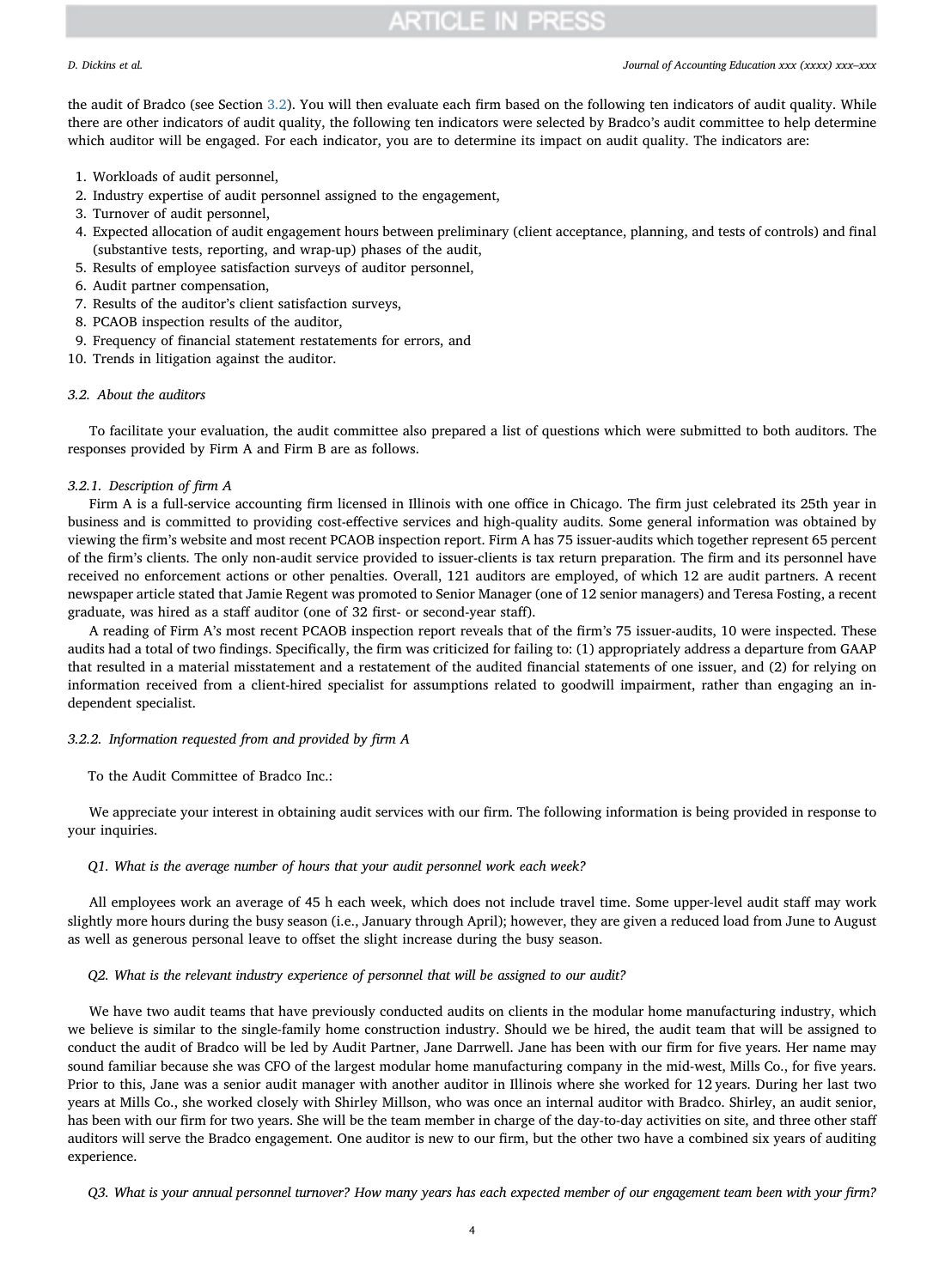The turnover rate for our firm averages around 21 percent per year, which is just slightly higher than the industry average of 17 percent for firms of comparable size. The information pertaining to the employment tenure of audit team members was provided in question two.

### Q4. How many hours do you plan to spend conducting our audit? Specifically, how many hours have you allocated for the preliminary and final phases of our audit?

Based on our audit fee calculation model and prior audits in the industry, we anticipate the engagement will require approximately 2200 audit-hours, give or take 50 h. We expect that approximately 40 percent of those hours will be in completing the preliminary phase of the audit conducting planning procedures and tests of internal controls, and the remaining hours will be distributed between conducting substantive procedures and the final wrap-up.

### Q5. Do you conduct periodic employee satisfaction surveys of your auditing personnel? If so, how satisfied are your personnel with your firm?

We do not conduct periodic employee satisfaction surveys. However, we do use a 360-degree peer-review process in which employees are required to provide one positive comment and identify one area needing improvement to each subordinate, engagement peer, and upper management. Employees have mixed feelings about the program, but it has only been in place for nine months.

#### Q6. How are your partners compensated? How does this compare to other auditors of your size?

Consistent with other auditors of comparable size, our partners have a compensation package that includes a base-salary and competitive bonus package. Annual bonuses are based on a percentage of the following items: (1) bringing new clients to the firm, (2) adhering to engagement time budgets, (3) maintaining overall audit costs within the allotted budget, (4) performing at least 20 h of community service per year, and (5) participating in the firm's mentoring program.

#### Q7. Do you conduct periodic client satisfaction surveys? If so, how satisfied are your clients with your firm?

Each audit committee member and member of financial management are asked to annually complete a satisfaction survey. Overall, client representatives are happy with the services provided and the professionalism of our staff.

#### Q8. Please describe any significant matters of litigation or regulatory investigation that your firm is currently undergoing.

As per PCAOB procedure, the firm has 12 months to remedy any findings and internal control issues. As of this writing, our firm has satisfied all issues, except one. Resolution of the final issue is in process.

### Q9. What type of controls does the firm have in place to ensure a high-quality audit?

Our firm has many quality control procedures in place to provide quality services and maintain competency, independence, and professional skepticism. First, the firm has multiple levels of quality control in place from planning an audit to multiple types of reviews during and after the audit. For example, the firm was the first of its size to implement an internal quality review department, employing five professionals to review the work of tax and audit professionals. Second, each year, audit partners are required to complete 56 h of continuing professional education while all other professionals must complete 40 h. Of that, each professional must have 20 h in his or her specific area (e.g., tax versus audit) and 1.5 h in ethics. Third, all employees are required to annually review and report changes in education, licensure or certification, legal issues (i.e., tickets, etc.), conflicts of interest, and verification of independence.

#### Q10. How much do you expect to charge for conducting our audit?

Our audit fee will be \$450,000.

### 3.2.3. Description of firm B

Firm B is a full-service accounting firm licensed in Illinois with its main office just outside of Chicago. A small, second office was recently opened near Springfield, Illinois. The firm has been in business just over 11 years. Some general information was obtained by viewing Firm B's website and most recent PCAOB inspection report. Specifically, Firm B has 12 issuer-audits, which comprise 10 percent of the firm's clients. The firm offers tax, audit, and some consulting services to its issuer-clients. The firm and its personnel have received no enforcement actions or other penalties. One audit partner, Raymond Driver, retired after 42 years of experience as a CPA. Overall, 65 auditors are employed by the firm, two of which are audit partners, 15 are senior managers, and 48 are staff auditors.

A reading of Firm B's most recent inspection report reveals that of the firm's 12 issuer-audits, one was inspected. The firm received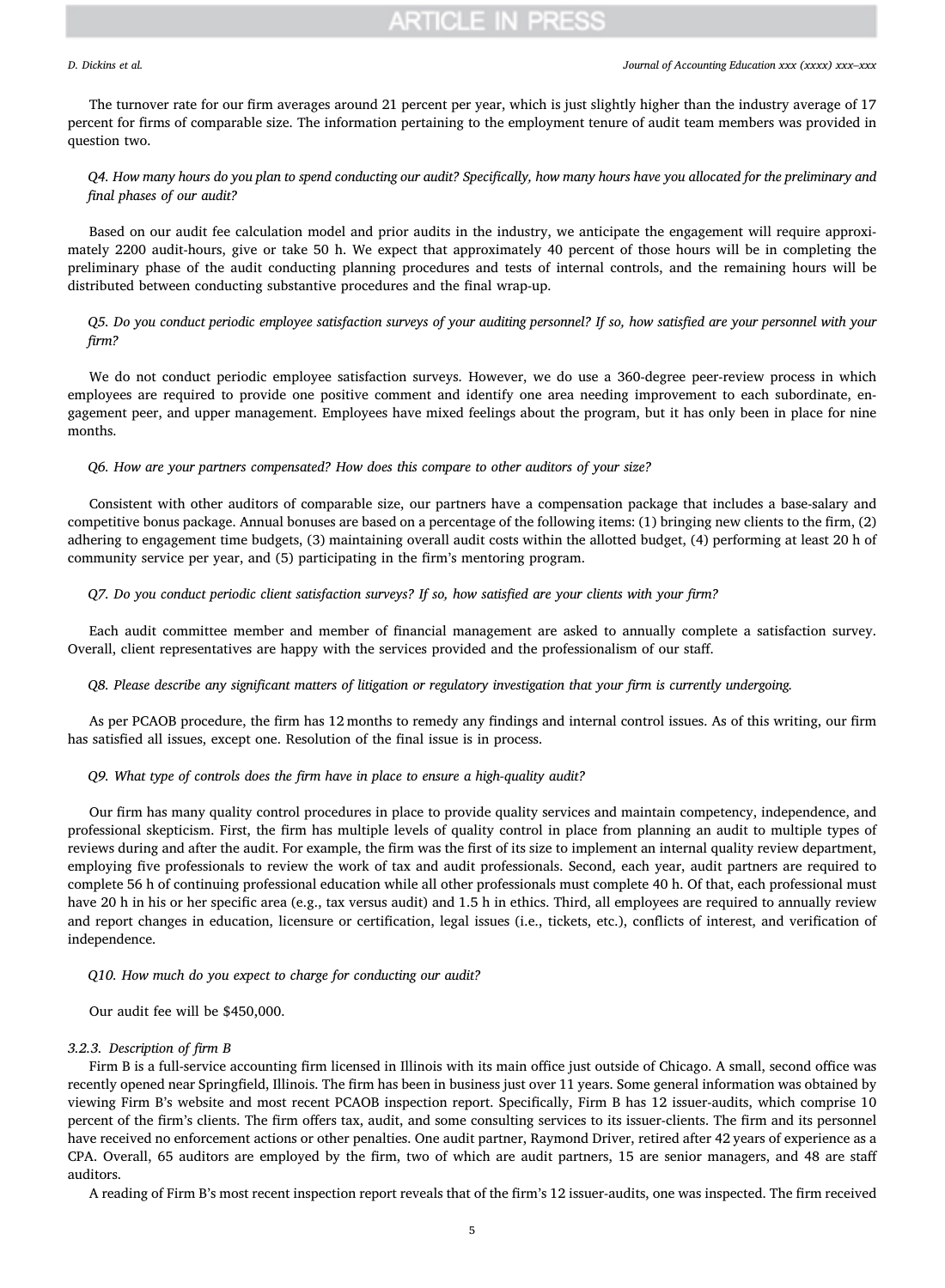no criticisms (findings).

#### 3.2.4. Information requested from and provided by firm B

To the Audit Committee of Bradco Inc.:

Thank you for contacting us to express an interest in obtaining our audit services. We have provided the following information you have requested.

Q1. What is the average number of hours that your audit personnel work each week?

Our audit personnel work an average of 58 h a week to service our clients. During the summer months which are less busy, our employees may choose to work a four-day week, work partial days, or receive compensation for the additional hours in the form of a bonus.

### Q2. What is the relevant industry experience of personnel that will be assigned to our audit?

Our firm's partners and employees have a combined construction industry knowledge (commercial buildings and residential homes) that spans 38 years. Should Bradco engage our firm, the lead audit engagement partner will be Tom Joad.

#### Q3. What is your annual personnel turnover? How many years has each expected member of our engagement team been with your firm?

Over the last four years, our employee turnover rate has been 12 percent. The tenure of the individuals that will be assigned to the Bradco engagement team varies. Tom has conducted audits in the industry for six years and has been with our firm for seven years. In addition to Tom, the engagement team will include an audit manager, an audit senior, and three staff auditors that have six, four, two, one, and one year of experience, respectively, performing audits.

Q4. How many hours do you plan to spend conducting our audit? Specifically, how many hours have you allocated for the preliminary and final phases of our audit?

Prior engagements of clients of Bradco's size required roughly 2600 h, with an additional 50 h for technology conversion issues (converting financial statement information to digital format). We expect approximately one-third of those hours will be allocated to the preliminary phase of Bradco's audit.

Q5. Do you conduct periodic employee satisfaction surveys of your auditing personnel? If so, how satisfied are your personnel with your firm?

All employees are asked to complete a written satisfaction survey and to submit it anonymously to our human resources office. According to the responses, employees are satisfied with their employment and are happy that the new bonus program was offered for any overtime incurred during the busy season.

#### Q6. How are your partners compensated? How does this compare to other auditors of your size?

Partners have a fixed annual base salary. We believe contingent compensation, like bonuses, sends the wrong message to partners. We want all our personnel focused on performing quality audits, not on earning bonuses. Currently, our partners are paid approximately 85 percent of the average compensation of similarly-sized auditors. Through future raises, which will be largely based on the results of client satisfaction surveys, we expect this difference to be reduced quickly.

### Q7. Do you conduct periodic client satisfaction surveys? If so, how satisfied are your clients with your firm?

During exit conferences, client representatives are presented a survey on the back of a prepaid postcard. Survey questions include: (1) Overall, I am a satisfied client of the firm; (2) I feel the firm values our business as a client; (3) I believe the firm provides quality services; (4) Firm representatives appear to be well informed and knowledgeable about our company and industry; and (5) I would recommend the firm to others. Participants' responses are one for "Strongly Disagree" and ten for "Strongly Agree." Client representatives have consistently responded "ten" for each question during the years this method has been in place.

#### Q8. Please describe any significant matters of litigation or regulatory investigation that your firm is currently undergoing.

Earlier this year there was an incident involving an audit senior and a client's daughter. Firm management was not aware of the relationship and other events that transpired, but, since learning of the situation, we have taken appropriate action. The audit senior was sanctioned by the Illinois Board of Examiners (known in other states as the Board of Accountancy).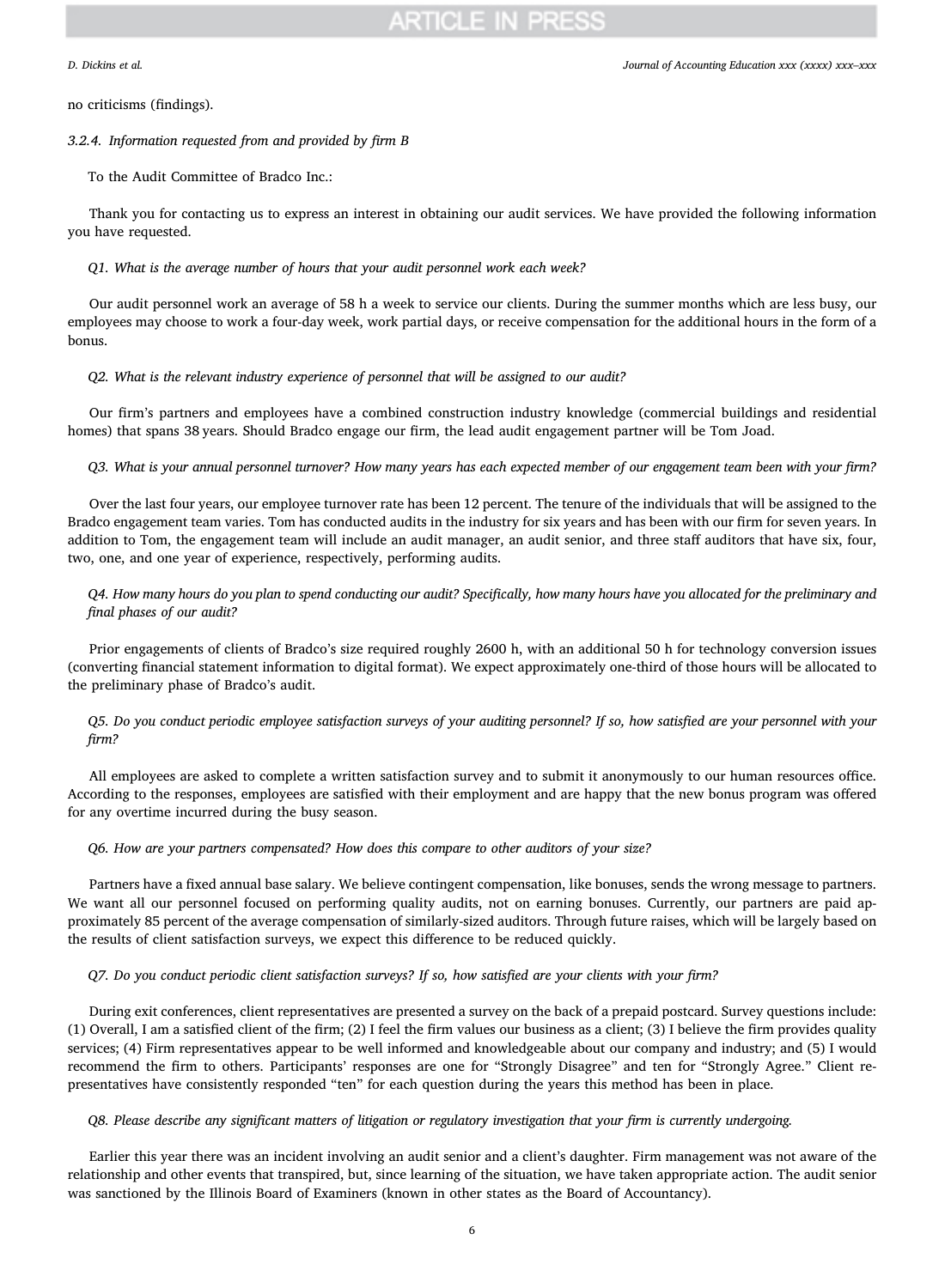Q9. What type of controls does the firm have in place to help ensure a high-quality audit?

Our firm has many quality control procedures in place:

- To ensure quality audits are provided, each audit is reviewed by a concurring partner in addition to the internal reviews performed while the audit is in progress.
- Our professionals complete continuing professional education (CPE) each year (56 h for partners and 40 for all other professionals) to remain up-to-date with the latest changes in accounting and auditing best practices. Our professionals target 20 of these CPE hours in their specific area of expertise (e.g., tax, audit, industry specialization, etc.) and 1–2 h of ethics annually to meet the requirements of the Illinois Board of Examiners.
- Each year, all employees verify their continued independence and report any relevant changes to the firm, such as additional degrees, licenses or certifications. They must also disclose any participation in a lawsuit. Q10. How much do you expect to charge for conducting our audit?

We currently expect our audit fee to range from \$510,000 to \$530,000.

### 3.3. Requirements to complete the activity

- 1. Read the description of your role as assigned by the instructor and focus on the responsibilities of that role [\(Appendix A](#page-10-0) Audit committee member role, or  $Appendix B - Member$  $Appendix B - Member$  of financial management role).
- 2. Read the information describing and received from both auditors.
- 3. Complete the Student worksheet ([Appendix C\)](#page-11-1) to document your evaluation of the two auditors using the indicators selected by the audit committee. The worksheet requires that you classify each indicator as an input to audit quality or an output. In some cases, the indicator may be both. For example, an auditor's client turnover could be an indicator of audit quality. While client turnover may be classified as an output of audit quality (e.g., high turnover suggests either clients are not happy, or the auditor has a poor client acceptance process), it could also be an input to audit quality. If turnover is high, the auditor may go out of its way to keep a client happy in the future. Happy clients are not necessarily bad unless auditors compromise their standards to satisfy them. To help you complete the worksheet, an example indicator, continuing professional education (CPE), has been provided.

Both Firm A and Firm B provided CPE information in their response to inquiries from the audit committee regarding quality control (Question No. 9). CPE requirements are in place to ensure auditors maintain up-to-date knowledge on accounting and auditing issues which impacts audit quality. In the column "Input to, or output of, audit quality – or both," the CPE requirement is an input factor. The "Information provided by the firm" column asks you to summarize information provided in the activity. In this case, Firm A and Firm B provided nearly identical information which has been summarized.

In the column "Assessment of indicator," you are asked to rate the information (i.e., 1 is low and 5 is high). A "1" suggests the indicator contributes little to, or reduces, audit quality. A "5" suggests the opposite. In the example provided, the firms' CPE standards are identical to those required by the Illinois Board of Examiners, so both firms are rated "3" in their respective columns. If a firm had lower expectations than those required, that firm would have been rated one or two depending on the magnitude of the difference. If a firm had higher standards, again depending on the magnitude, it may have been rated four or five.

The "Notes on assessments and comparisons" column provides space for the comparison of the two firms and other notes. In the example, the firms are nearly identical in terms of this indicator which means there is no discernable difference in firms based on this information. Importantly, your response to an indicator may differ slightly depending on your assigned role. For example, if you are assigned the role of a member of the financial management team, you may be less concerned about the CPE of your auditor if you believe your financial management team is adequately qualified to ensure Bradco's financial statements are not materially misstated. The CPE indicator may not be important as long as a firm meets the minimum requirements to ensure its professionals are able to maintain their CPA licenses. On the other hand, this indicator may have more weight in the auditor selection process for those assigned the audit committee role who may or may not have the same level of confidence in the accounting expertise of Bradco's financial management team.

In the "Rank Importance" column, you should assign a value of from one to ten as an indication of how important the indicator was to your decision of which auditor to select for Bradco. A ranking of "1" suggests this indicator is the most influential in the determination of your audit firm recommendation. The purpose of the ranking is to enable the classroom discussion to focus on indicators believed to be the most important.

- 4. Determine which accounting firm you recommend engaging to conduct the audit of Bradco's financial statements. Be prepared to discuss each of the indicators including challenges, if any, you faced when evaluating the auditors, and how you determined your ratings of the indicators. You should also be prepared to defend your auditor recommendation in class. Please bring your original, completed Student Worksheet and a copy with you to class. One copy will be retained for the class discussion and the other is to be submitted to your instructor.
- 5. In preparation for the classroom discussion, identify two or three additional indicators of audit quality potentially relevant to Bradco's auditor selection decision.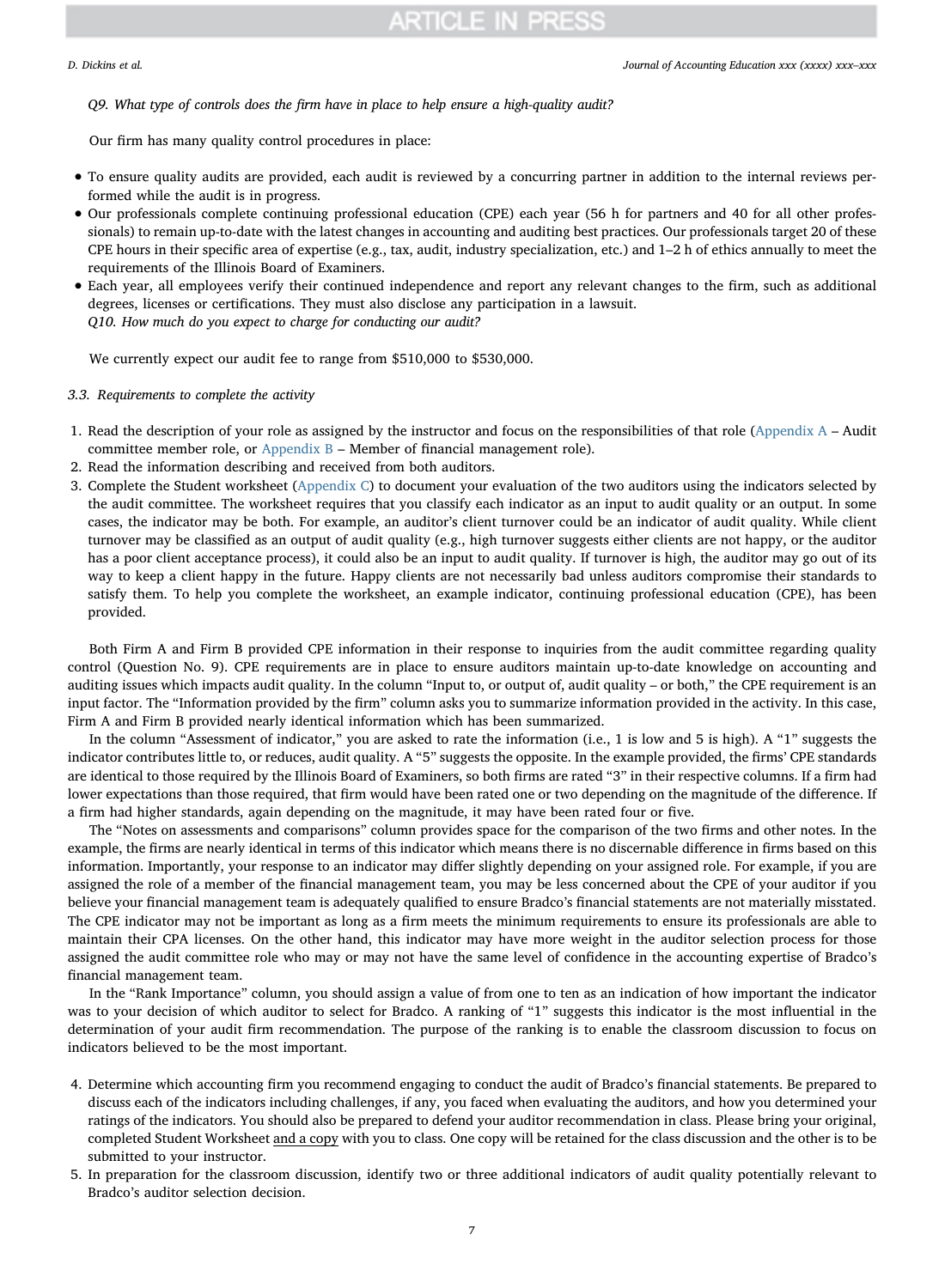#### D. Dickins et al. *Journal of Accounting Education xxx (xxxx) xxx–xxx*

## 4. Teaching notes

#### 4.1. Overview

In this activity, students are introduced to the auditor selection process and how indicators of audit quality may influence that process. Students will gain an understanding of factors that can affect audit quality and apply that knowledge in a decision-making task – selecting an auditor for Bradco. The CAQ, PCAOB, IAASB, and other entities classify indicators according to how the indicators impact audit quality. By completing the activity, students will learn to delineate how certain inputs (e.g., auditor training) may influence how an audit is conducted and certain outputs (e.g., PCAOB inspection findings) may measure or indicate whether an audit was conducted with an appropriate level of quality. Students completing the activity will also demonstrate how indicators of audit quality can be used by audit committee members and company management to evaluate and select an auditor. To successfully complete the activity, a basic understanding of financial statement audits and audit quality is necessary.

The activity culminates in students making recommendations about which auditor a hypothetical company should hire for its audit engagement based on their assigned role as either a member of Bradco's audit committee or financial management team. The criteria for students' recommendations is a set of potential indicators of audit quality, largely derived from indicators discussed over the last decade by the PCAOB and the CAQ.

### 4.2. Learning objectives

After completing the activity, students are expected to be able to:

- 1. Classify indicators of audit quality as inputs to, or outputs of, audit quality,
- 2. Describe how specific indicators are expected to influence or measure audit quality, and
- 3. Demonstrate how indicators of audit quality might be used in the auditor selection process.

### 4.3. Implementation guidance

Instructors may choose to conduct the activity in an undergraduate-level auditing course after audit planning topics have been covered or near the end of the course where it allows students to apply concepts they have learned throughout the course. The activity may also be conducted at the beginning of a graduate-level auditing course where it serves as a review of certain auditing topics (e.g., independence, proficiency, adequate planning, and supervision). As later described, conducting the activity typically requires one class period. Several variations of implementation are also later presented to accommodate instructors' preferences and time constraints, including an online discussion board version of the activity.

#### 4.3.1. Steps to complete the activity

As depicted in [Fig. 1](#page-7-0), five steps are typically used to complete the activity as an in-classroom exercise. Variations of the five steps are also described if, for example, the instructor opts to use the activity exclusively as an out-of-class assignment.

<span id="page-7-0"></span>Step 1: The instructor assigns students to either the role of an audit committee member or a financial management team member.



Fig. 1. Instructional steps to complete the activity.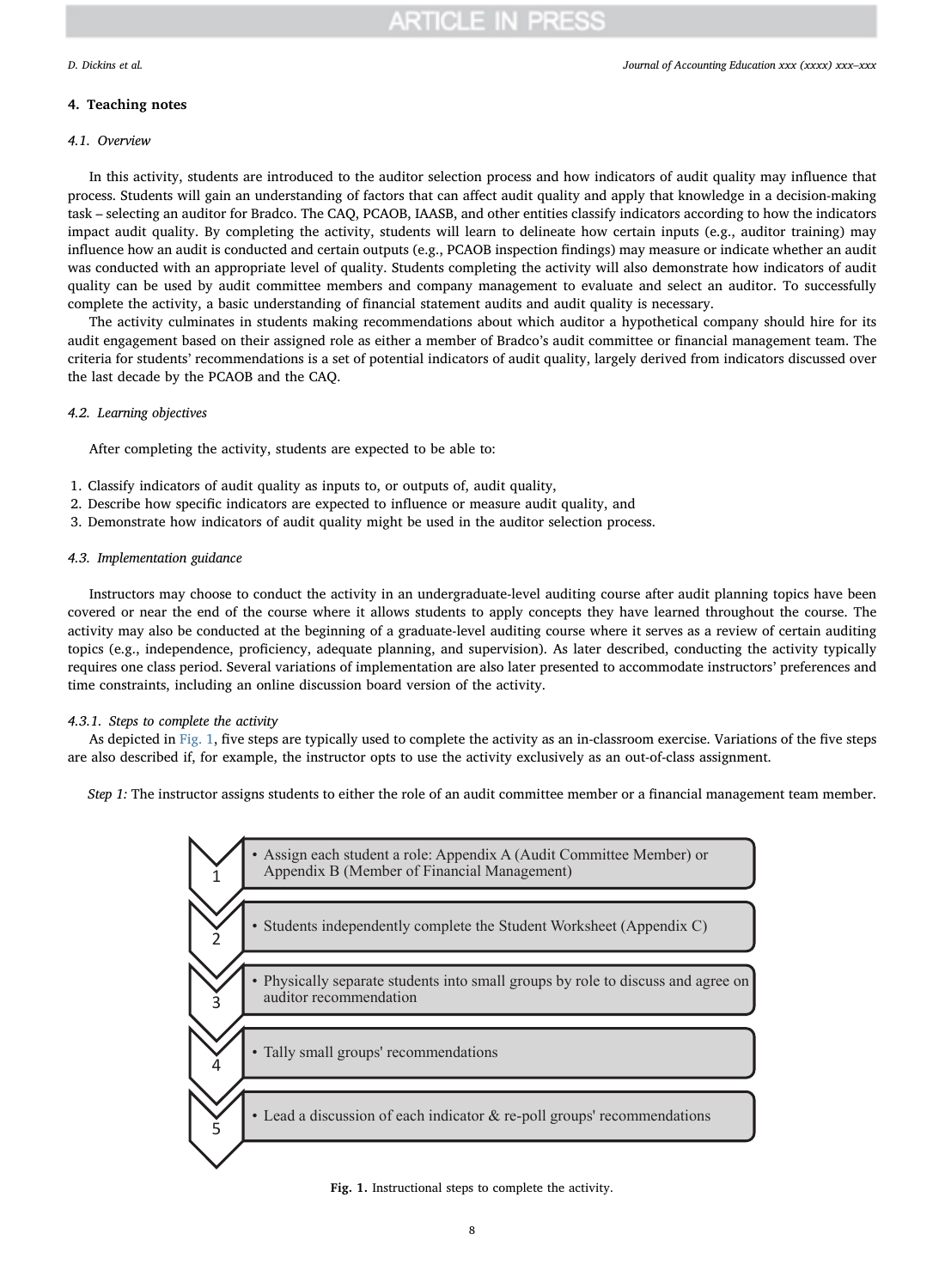#### D. Dickins et al. *Journal of Accounting Education xxx (xxxx) xxx–xxx*

For example, students with last names beginning with the letter A through L are assigned the audit committee member role; those with last names beginning with the letter M through Z are assigned the financial management team member role. Role de-scriptions are provided in [Appendices A and B.](#page-10-0) Students should be reminded that, to make the class discussion interesting, they should only read the role they are assigned.

Step 2: Outside of class, students independently read the activity and complete the Student Worksheet [\(Appendix C\)](#page-11-1).<sup>[5](#page-8-0)</sup> Data collected during the most recent validation of the activity suggest students, on average, spend 60 min (range from 45 to 105 min) completing this step. A copy of the completed Student Worksheet should be submitted on the day scheduled for the class discussion to provide evidence that students reviewed the indicators and evaluated the auditors ahead of the discussion.

Step 3: In class, students are physically divided into groups with the audit committee members on one side of the classroom and the financial management team members on the other side. Once the student groups have been separated, students within each role should be divided into smaller groups of three or four members to compare their analyses and conclusions about which auditor to recommend. For example, if a class consists of 30 students, approximately 15 would be assigned the role of audit committee member. These 15 students would be broken into approximately five groups of three members each. The activity is designed such that each auditor has both positive and negative indicators of audit quality; the small group discussions help deepen students' understanding of the concepts and creates a bit of competition among the groups.

Instructors should note that each role has similarities and subtle differences. Both roles have the objective of balancing the need for quality financial information and increasing earnings; however, management's objective of increasing earnings may be more short-term focused than that of audit committee members due to the presence of an incentive bonus arrangement. To increase the likelihood of an interesting dialogue during the group and classroom discussions, students receive the same information to evaluate the auditors and each auditor has both positive and negative indicators of audit quality. Depending on their assigned role, individual students and groups may have differing perspectives when analyzing and ranking the importance of the indicators.

Step 4: Once the groups have reached consensus, the instructor should tally and document, by role, the individual groups' auditor recommendations without asking the groups to justify their responses. We recommend either polling the management team groups first or polling each group's recommendation in writing. Tallying and documenting the groups' recommendations before discussing the importance and relevance of the indicators reduces the likelihood that groups will change their recommendations once the class discussion begins.

Step 5: The instructor asks the groups to identify the primary indicators and other factors influencing their recommendation, including any relevant contextual factors that might affect the efficacy of the audit quality indicators. Students should be able to make comparisons between the two auditing firms and discuss how the indicators can be viewed as enhancing or reducing audit quality depending on how the indicator is measured. Using the (1) guide for the classroom discussion and (2) example, completed Student Worksheet (both available to the instructor upon request – see Section  $6$ ), the instructor should direct the classroom discussion to fully vet each indicator in terms of its character (input vs. output) and its potential impact (rating) on audit quality. After the class discussion, groups should be polled again to see if their recommendation of which auditor to engage has changed.

### 4.3.2. Time required to complete the activity

We suggest students be provided the activity approximately one week prior to the date scheduled for the in-class discussion. The activity can be discussed in one class period, with the instructor determining the depth of coverage and amount of time allocated for in-groups versus full class discussion. If a 75-min class period is available, approximately the first half of the period is used for group discussion (Step 3) and polling of the auditor selection recommendation (Step 4). The remainder of the class period is used to discuss the importance and merits of the individual indicators in terms of auditor selection (Step 5). If limited to a 50-min class period, instructors may assign students to groups (by role) and require the groups meet outside of class to discuss and conclude which auditor they recommend be engaged (Step 3).

#### 4.3.3. Grading the activity

We have used various grading strategies in past conducts of the activity. Points can be allocated to students' efforts in completing the Student Worksheet, for participation in the groups based on peer evaluations or other criteria, and/or for participation in the class discussion. Since thoughtful completion of the Student Worksheet is a necessary but not sufficient condition for engaging group discussions and, for the most part, students readily engage in the group and class discussions, we recommend that grades assigned to the activity be based on completion of the Student Worksheet. Importantly, students should be informed of the grading strategy to be employed at the time the activity is assigned.

As there are no "correct" answers, we recommend points be awarded and grades assigned for completeness and reasonable effort on the student worksheet rather than accuracy and participation in the class discussion. In an auditing course with an overall point

<span id="page-8-0"></span><sup>5</sup> Although others suggest (e.g., [Rickards & Friedman, 1978\)](#page-12-6), and we believe, that transferring information provided in the activity narrative to the Student Worksheet aids in encoding information about the relevance and importance of indicators of audit quality, some instructors may consider this "busy work" and may prefer that the first several columns of the worksheet be pre-populated. This option can be achieved by the instructor obtaining a copy of the completed Student Worksheet (see Section [6\)](#page-10-1) and modifying the worksheet to be completed by students as is deemed appropriate.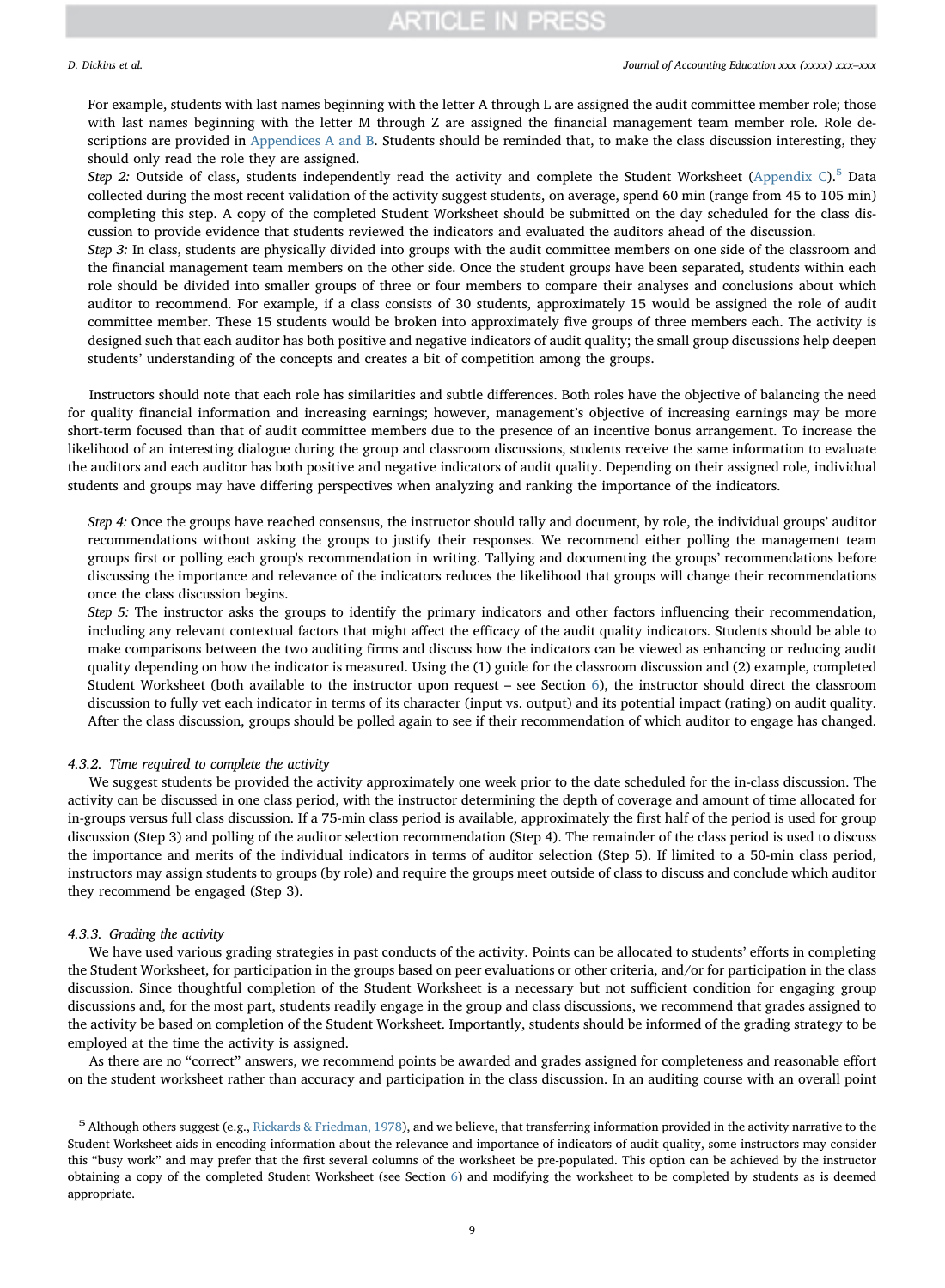#### D. Dickins et al. *Journal of Accounting Education xxx (xxxx) xxx–xxx*

scheme of 1000 possible points, of which 950 points are assigned to other items (e.g., exams, quizzes, group project, homework), we recommend 50 points (5% of the class grade) be attributed to this activity. Of the 50 points, we typically allocate three-fifths (30 points) to completion of the student worksheet based upon having made entries for each indicator, in each column. The other 20 points are assigned as follows: 20 points if the student clearly participated by volunteering answers to the discussion questions or provided input about the scores they assigned and/or weight they attributed to indicators; 15 points if the student contributed at all to the classroom discussion; and 10 points if the student was attentive but did not verbally contribute to the classroom discussion.

#### 4.3.4. Implementation variations

Alternative indicators of audit quality: A myriad of potential indicators of audit quality exists. The PCAOB first identified a list of more than 40 potential indicators [\(Dickins, Fay, & Reisch, 2014\)](#page-12-7) and many other indicators have since been explored by the Center for Audit Quality ([CAQ, 2016](#page-12-8)), mandated by the European Union ([EC, 2006\)](#page-12-9), and revisited by the PCAOB ([PCAOB, 2015](#page-12-10)). Instructors may choose to omit or add indicators of audit quality from the activity. For the convenience of instructors, ten additional indicators are described in the guide for the classroom discussion which is available upon request (see Section [6\)](#page-10-1).

Eliminating the role of management: Some instructors may believe that auditor selection should be restricted to the views and opinions of audit committee members without consideration of the views and opinions of financial management. In this case, the management team role is omitted and all students are assigned the audit committee member role. Steps required to complete the activity remain the same, but there will likely be less variation in the groups' auditor recommendations and less time will be required to discuss and debrief the activity.

Online discussion board activity: Instructors with time constraints or teaching an online or hybrid course may prefer to include the activity as an online assignment. Use of a course management system's (e.g., Blackboard, Moodle, Sakai) discussion board feature can accomplish this goal and ensures that all students participate in the exercise. If a discussion board is used, Steps 1 and 2 of the activity are the same, but Step 3 is eliminated. Once students have turned in their completed worksheets, Step 4 is modified such that the instructor posts the results of students' recommendations, by role. For example, "75% of members of the audit committee recommend that Firm A be selected to be the auditor of Bradco, and 60% of members of the management team recommend that Firm B be selected." Students should then be instructed to participate in the following (or similar) discussion board:

"State your role (audit committee or management), then for one of the ten indicators of audit quality, disclose your rating (score) for each of the auditors and describe why you assigned these ratings. No more than three students (assuming a class of 30 students) may discuss a single indicator."

For Step 5, debriefing the activity, based on the guide for the classroom discussion which is available upon request (see Section [6](#page-10-1)), any indicators, ideas, or considerations omitted from students' posts should be incorporated into the discussion by the instructor using the "Possible questions to stimulate the discussion of this indicator."

Other modifications: In addition to modifications that may be adopted to meet time restrictions or personal preferences, instructors can omit role-playing and simply conduct an in-class debriefing of the student worksheets. Although we believe it reduces the realism of the activity, some instructors may also wish to remove, or direct students to ignore, audit fee information provided by the auditors and ask students to focus solely on the indicators.

### 5. Instructional efficacy

The activity has been conducted in various forms, validated, and refined over more than three years by five different instructors, at three different universities, in both graduate and undergraduate courses. Feedback collected most recently in two different graduate-level auditing courses at a large public university indicates that students enjoyed learning about how indicators of audit quality might be used in the auditor hiring process. They also enjoyed the role-playing aspect of the activity and appreciated the opportunity to get a glimpse of the auditor hiring process from two different perspectives. Their interest was piqued by the complexities of assessing the indicators and the opportunity to see realistic examples. Example written feedback included, "Great application of course concepts," "Useful for understanding the real-life decisions auditors and clients face," and "It allows you to critically think about the factors that influence audit quality [and how] the role you take gives you a perspective of what is important when choosing an auditor."

While the task was initially challenging, once students gained momentum, they enjoyed debating the appropriate weight to be awarded to each indicator and determining the auditor to be recommended. Many noted the activity gave them "a different perspective on things." Students expressed both verbally and through a feedback survey that they enjoyed the comradery of working with their group members in their assigned role and discussing the different perspectives of individual members. For example, students wrote, "Good, interactive activity – got the class talking about different viewpoints concerning audit quality indicators," "I like that there is no right or wrong answer and that each student has various opinions on why they would select one firm over another," and "Provides interesting group arguments, makes me think of things differently than I normally would."

The students' subjective feedback is supported by measured feedback on the activity and classroom discussion. The latest feedback is presented in [Table 1](#page-10-2) (two graduate-level classes, two different author-instructors,  $n = 41$ ). Using a four-point Likert scale (with endpoints of  $1 =$  strongly agree and  $4 =$  strongly disagree), comparisons of the mean pre-activity and post-activity responses to questions related to the activity's learning objectives indicate students perceived significant improvement (all differences,  $p < 0.001$ ). Mean scores indicate students perceived the activity's instructions were clear (mean = 1.66, significantly greater than neutral,  $p < 0.001$ ), and they would recommend the activity be used in future courses (mean = 1.50, significantly greater than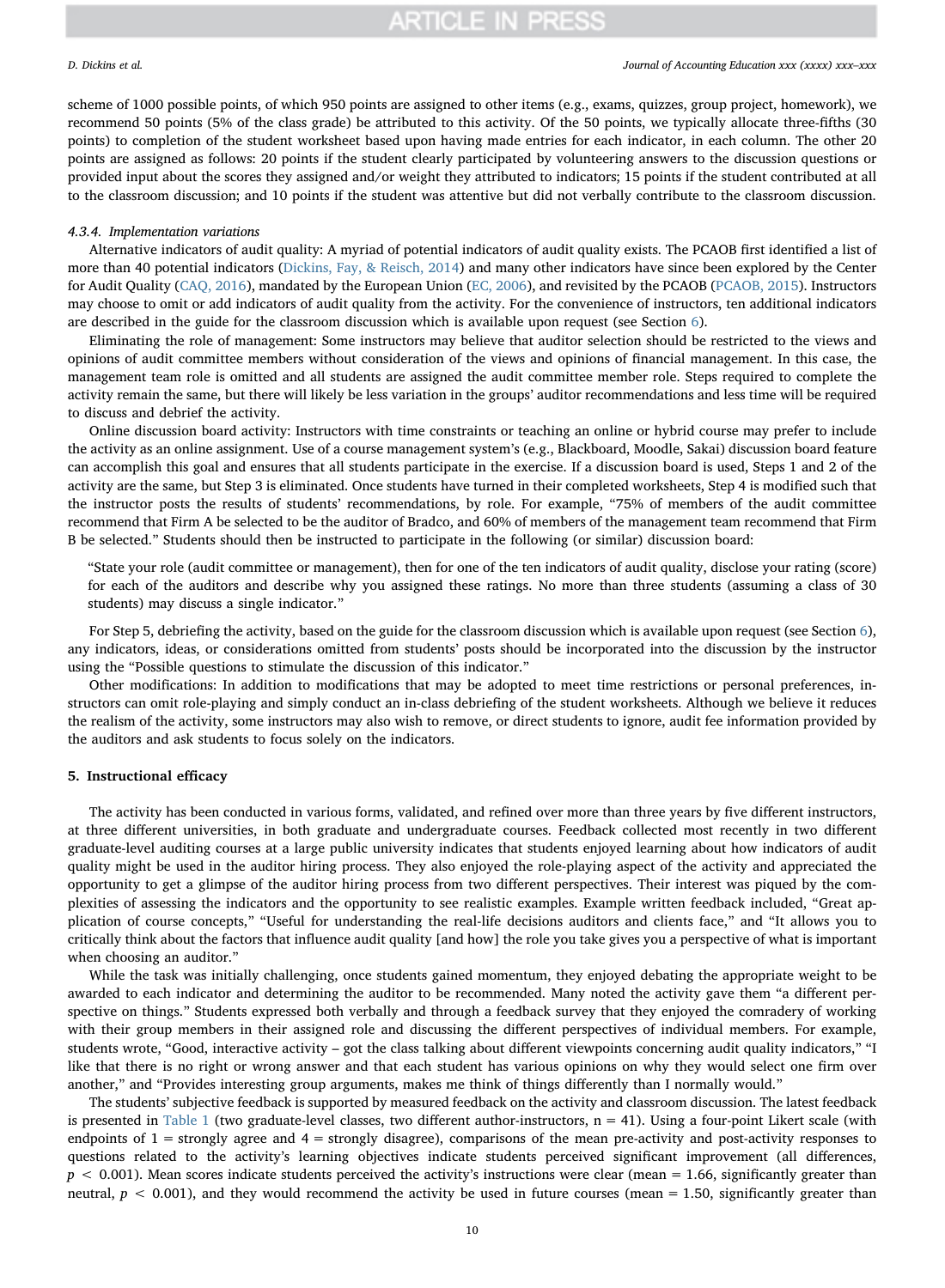#### D. Dickins et al. *Journal of Accounting Education xxx (xxxx) xxx–xxx*

### <span id="page-10-2"></span>Table 1

| Student feedback (n = 41). |  |
|----------------------------|--|
|----------------------------|--|

| Response Scale: $1 =$ strongly agree, $4 =$ strongly disagree                                                        | Mean (Std. Dev.) |               | <b>Difference</b> |
|----------------------------------------------------------------------------------------------------------------------|------------------|---------------|-------------------|
|                                                                                                                      | Pre-activity     | Post-activity |                   |
| I am able to classify indicators of audit quality as influencers (inputs) or outcomes (outputs) of the audit process | 2.88             | 1.95          | 0.93              |
| I am able to identify at least three factors that positively influence audit quality                                 | 2.33             | 1.48          | 0.85              |
| I am able to identify at least three outcomes that measure audit quality                                             | 2.63             | 1.73          | $0.90^{1}$        |
| I have a good understanding of the auditor selection process                                                         | 2.97             | 1.67          | $1.30^{1}$        |
| I have a good understanding of the role of the audit committee in the auditor selection process                      | 2.48             | 1.60          | 0.88              |
| I have a good understanding of the role of management in the auditor selection process                               | 2.80             | 1.70          | $1.10^{1}$        |
| I have a good understanding of the role of the auditor in the audit selection process                                | 2.63             | 1.75          | 0.88              |
| The activity instructions were clear                                                                                 |                  | 1.66          |                   |
| I would recommend this activity be included in future course conducts                                                |                  | 1.50          |                   |
| Including this class, how many auditing classes have you taken? (number)                                             |                  | 2.22          |                   |
| Do you have experience working as an auditor? Yes                                                                    |                  | 36%           |                   |

<span id="page-10-4"></span>Significant at  $p < 0.001$ .

neutral,  $p < 0.001$ ). Students' experience (number of courses and experience working as an auditor) were not highly correlated with any of the students' pre-activity responses.

Although not directly comparable due to minor variation in the activity and major variation in the instrument used to validate instructional efficacy, student attitudes and outcomes are similar in prior conducts. For example, feedback collected approximately one year earlier in one undergraduate- and one graduate-level classes taught by two different instructors at two different universities  $(n = 75)$  suggest the learning objectives were met (overall mean on all objectives = 4.04 reported on a scale from  $1 =$  strongly disagree to  $5 =$  strongly agree, significantly greater than the mid-point,  $p < 0.05$ ) and that students found the activity interesting (3.97, significantly greater than mid-point,  $p < 0.05$ ). Ninety-six percent of the students stated that they would recommend this case for use at other universities, while four percent reported that they would not recommend the activity.<sup>[6](#page-10-3)</sup> Results were not impacted by university, academic level, or other demographic data gathered. Relatedly, data collected earlier in an undergraduate class were similar ( $n = 39$ ). Using the same scale, students reported an improved understanding of how indicators influence audit quality (mean = 4.05), and believed the activity was interesting (mean = 4.00), both significantly greater than the mid-point of the scale  $(p < 0.05)$ . The lowest reported mean was related to clarity of instructions (mean = 3.51) and, like feedback from subsequent conducts, students' suggestions have been incorporated into the current version of the activity.

### <span id="page-10-1"></span>6. Solutions

The following items are available upon request from Anna Johnson-Snyder ([johnsonan18@ecu.edu\)](mailto:johnsonan18@ecu.edu): (1) guide for the classroom discussion, (2) example completed student worksheet, and (3) Excel templates. Ten additional indicators of audit quality adopted from an array of topics discussed by regulators and other constituents (e.g., [IAG, 2013;](#page-12-11) [PCAOB, 2015; CAQ, 2016](#page-12-10)) are also described and available. Depending on the instructor's time constraints and preferences, a discussion of some or all the additional indicators can supplement the activity. However, as activity-specific details of each indicator are not included in the background information, students cannot complete a student worksheet for the additional indicators.

#### Acknowledgments

This work is dedicated to our late colleague and friend, Rebecca Fay, whose insight it reflects and whose kindness will long be remembered. We are grateful to Veena Brown, Brian Daugherty, and Keith Urtel who provided helpful suggestions about the activity's instruction, three experienced audit partners who provided practical suggestions to help ensure the activity's realism, and attendees at a concurrent session of the 2017 AAA Auditing Mid-year Meeting and several anonymous reviewers for their constructive suggestions for improvement.

#### <span id="page-10-0"></span>Appendix A. Audit committee member

According to SOX Section 301, the audit committee is responsible for the appointment, compensation, and oversight of the work of the engaged auditor, which must report directly to the audit committee. The audit committee's responsibilities also include, but are not limited to, the resolution of disagreements between management and the auditor. In the past, the audit committee has considered management's feedback on selecting an auditor; however, consideration of management's opinion is not required. You are to assume that you and the other audit committee members are independent and have no financial or other affiliation with members of

<span id="page-10-3"></span><sup>6</sup> Recommendations of these students which were primarily related to clarity of instructions have been incorporated in this version of the case (e.g., providing an example in the Student Worksheet).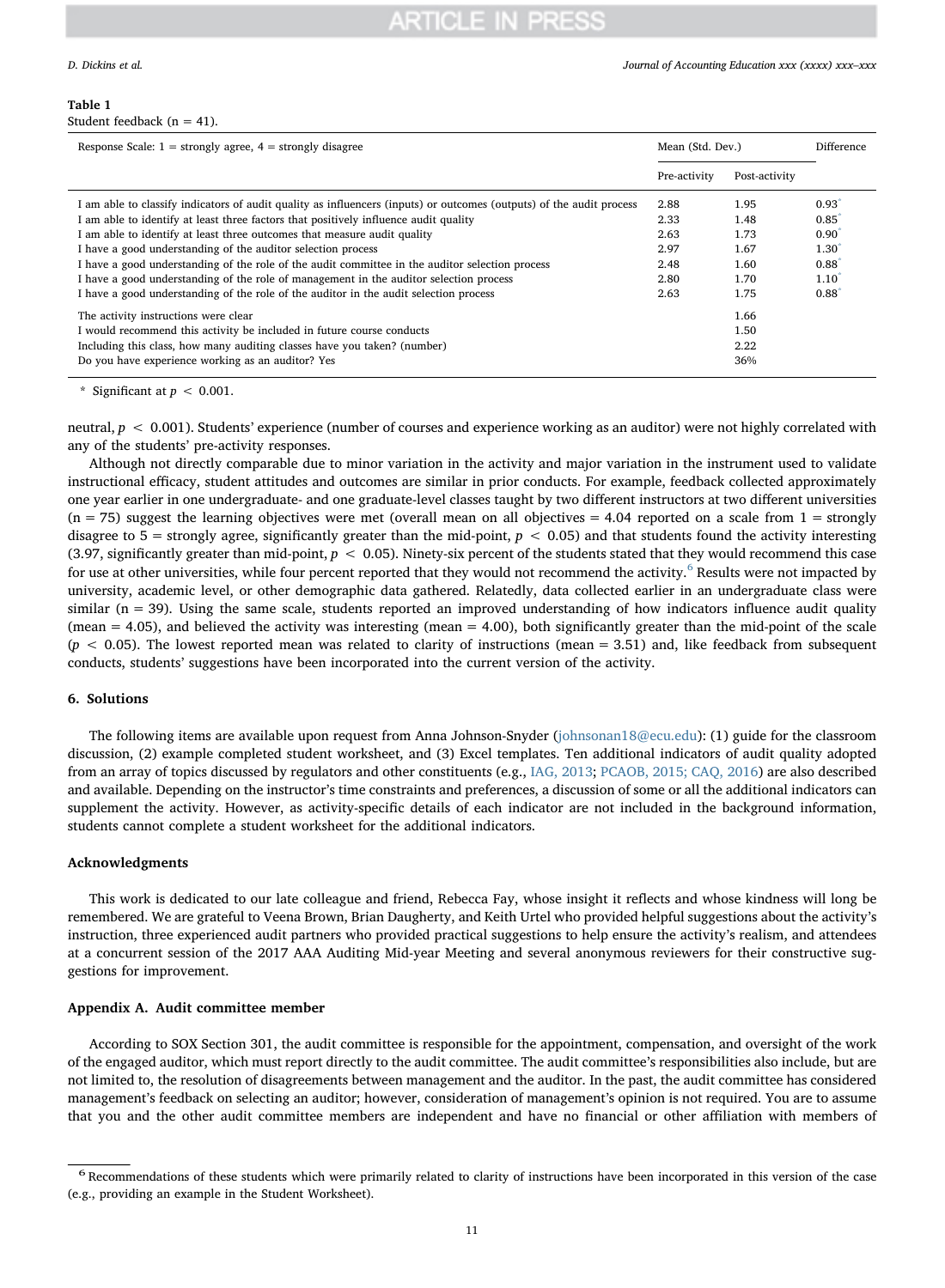#### management.

Importantly, your number one responsibility is to Bradco's shareholders. Arguably, the shareholders' primary objective is for the stock price to increase, which theoretically results in an increase in investors' personal wealth. Stock price increases when demand for the company's stock increases. In simplistic terms, a stock's price represents investors' expectation of the company's net worth (also referred to as the net present value of a company's future, long-term cash flows). Holding all else constant, when current earnings rise above that expected by investors (or "the market"), demand for the company's shares increases causing the stock price to rise. Board members must balance the need for the company to produce reliable financial statements, which fairly present the financial position of the company, with the objective of increasing earnings. If the market has no confidence in the financial statements produced by the company, even if earnings continue to grow, the company's stock price may not increase.

#### <span id="page-11-0"></span>Appendix B. Member of financial management

According to SOX Section 302, as a member of management, you are responsible for Bradco's financial reports which are periodically filed with the Securities and Exchange Commission. Specifically, you must certify (i.e., take personal responsibility) that each report filed was reviewed, does not contain any untrue, omitted or misleading information, and fairly presents, in all material respects, the financial condition and results of operations of the company. To meet this requirement, you supervise the activities of financial accounting personnel and perform procedures necessary to satisfy yourself that Bradco's financial statements contain no material errors.

You are also responsible for establishing and maintaining Bradco's system of internal control over financial reporting, ensuring internal controls are designed to make material issues known, evaluating the effectiveness of internal controls, reporting conclusions about the effectiveness of internal controls, and ensuring that all significant deficiencies and fraud, whether material or not, have been disclosed to the audit committee and the auditors. To meet this requirement, you (along with other members of management) have designed controls to reduce the likelihood that material errors and irregularities will occur, and in the event they do occur, will be detected and corrected on a timely basis. Bradco's internal auditor annually performs tests of key controls to determine whether they are operating effectively.

Beyond just producing financial statements that are free of material misstatement, the board of directors relies on you to operate the business in a manner that increases the profitability of the company. To this end, the board has established an incentive bonus structure for management that is dependent on increasing net income each year. For every \$0.01 increase in earnings per share (EPS), \$100,000 is added to the management bonus pool. The bonus structure is intended to align management's goals with those of the shareholders – to increase the stock price.

In simplistic terms, a stock's price represents investors' expectation of the company's net worth (also referred to as the net present value of a company's future, long-term cash flows). Holding all else constant, when current earnings rise above that expected by investors (or "the market"), demand for the company's shares increases causing the stock price to rise. If the market has no confidence in the financial statements produced by the company, even if earnings continue to grow, the stock price may not increase. As a member of Bradco's financial management team, you maintain your CPA certification and employ only competent accounting personnel (accounting clerks, etc.) to reduce the likelihood that Bradco's financial statements will contain material misstatements.

| Indicator |                                                                  | Input to,<br>or output<br>of, audit<br>quality $-$ | Information provided by the firm Assessment Notes on assessments and |                                                                                                   | of indicator<br>$(1$ is low & 5<br>is high) |           | comparisons                                                                                                            | Ranking<br>Importance |
|-----------|------------------------------------------------------------------|----------------------------------------------------|----------------------------------------------------------------------|---------------------------------------------------------------------------------------------------|---------------------------------------------|-----------|------------------------------------------------------------------------------------------------------------------------|-----------------------|
|           |                                                                  | or both?                                           | Firm A                                                               | Firm B                                                                                            | Firm<br>A                                   | Firm<br>B |                                                                                                                        |                       |
|           | Example: Continuing<br>professional<br>education (CPE)           | Input                                              | Partners 56 h,<br>which 20 h in<br>audit & 1.5 h<br>ethics           | Partners 56 h, 3<br>others 40 h, of others 40 h, of<br>which 20 h in<br>audit $& 1-2 h$<br>ethics |                                             | 3         | Employees of both firms<br>are required to maintain<br>CPE levels consistent with<br>minimum professional<br>standards |                       |
|           | Workloads of audit<br>personnel                                  |                                                    |                                                                      |                                                                                                   |                                             |           |                                                                                                                        |                       |
| 2         | Industry expertise of<br>personnel assigned to<br>the engagement |                                                    |                                                                      |                                                                                                   |                                             |           |                                                                                                                        |                       |
| 3         | Turnover of audit<br>personnel                                   |                                                    |                                                                      |                                                                                                   |                                             |           |                                                                                                                        |                       |

## <span id="page-11-1"></span>Appendix C. Student worksheet